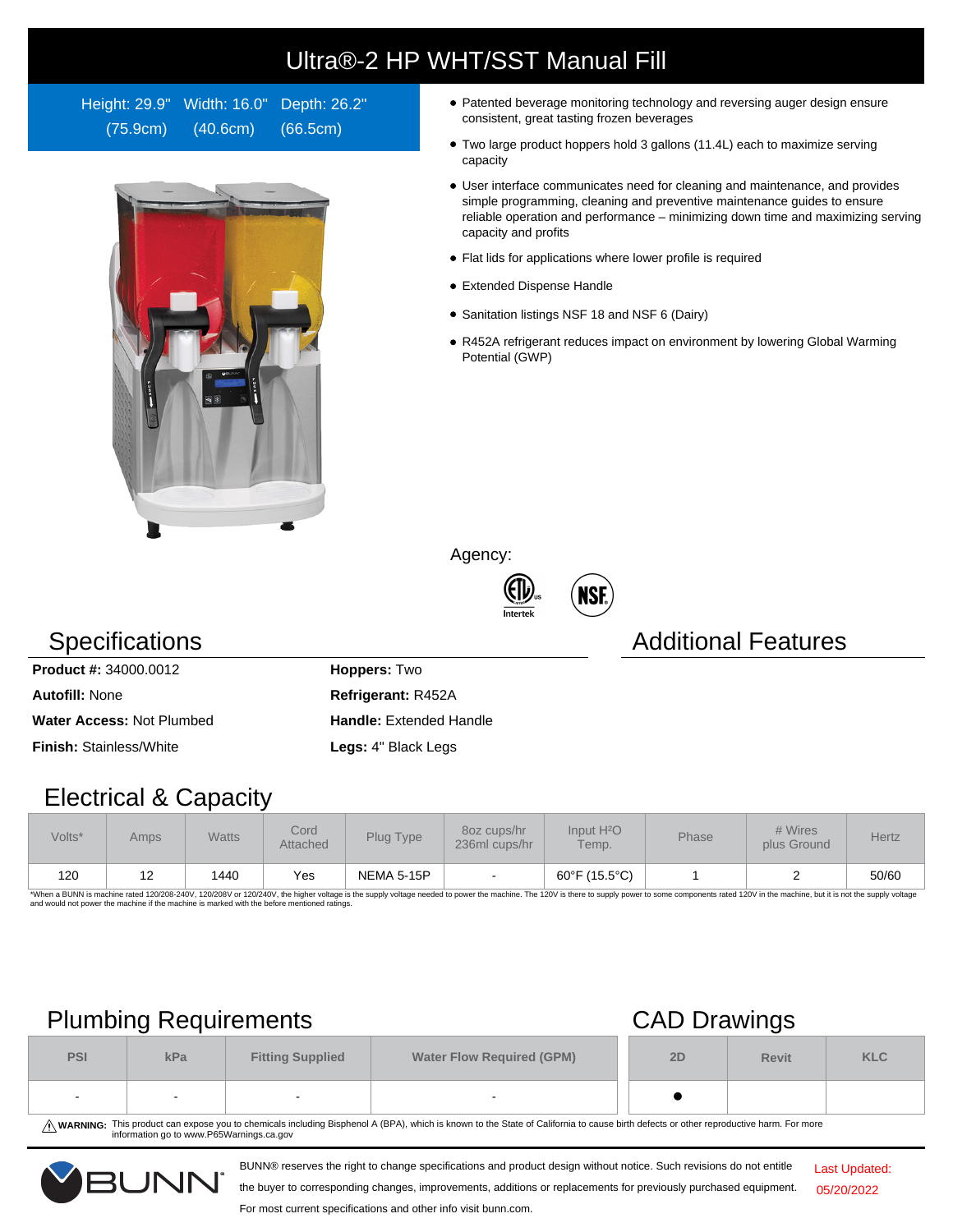





| <b>Unit</b>    |          |          |          | <b>Shipping</b> |          |          |             |                       |  |
|----------------|----------|----------|----------|-----------------|----------|----------|-------------|-----------------------|--|
|                | Height   | Width    | Depth    | Height          | Width    | Depth    | Weight      | <b>Volume</b>         |  |
| <b>English</b> | 29.9 in. | 16.0 in. | 26.2 in. | 28.7 in.        | 19.1 in. | 24.6 in. | 133,950 lbs | 7.819 ft <sup>3</sup> |  |
| <b>Metric</b>  | 75.9 cm  | 40.6 cm  | 66.5 cm  | 72.9 cm         | 48.6 cm  | 62.5 cm  | 60.760 kgs  | $0.221 \text{ m}^3$   |  |



BUNN® reserves the right to change specifications and product design without notice. Such revisions do not entitle the buyer to corresponding changes, improvements, additions or replacements for previously purchased equipment. For most current specifications and other info visit bunn.com. Last Updated: 05/20/2022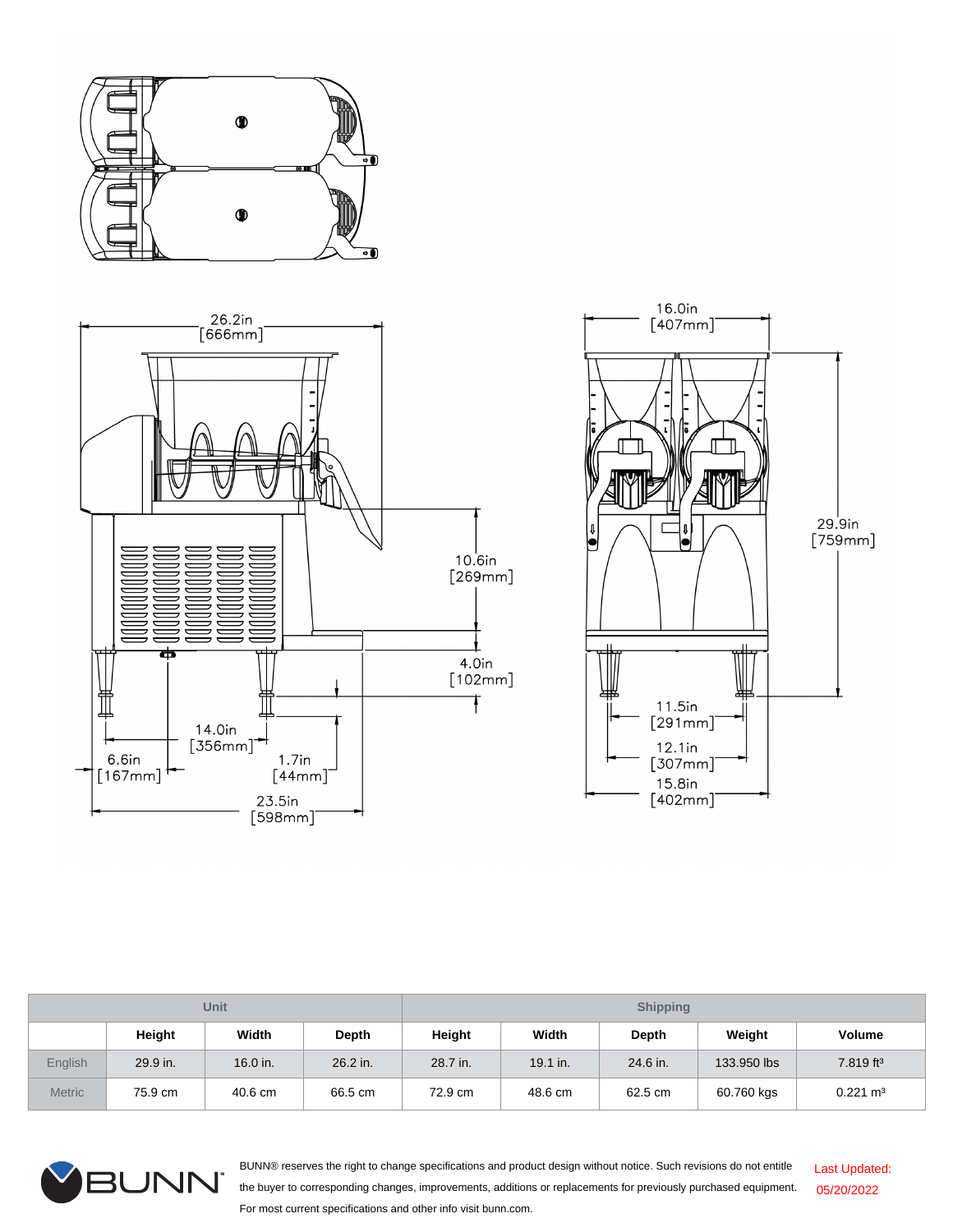### Related Products & Accessories:Ultra®-2 HP WHT/SST Manual Fill(34000.0012)